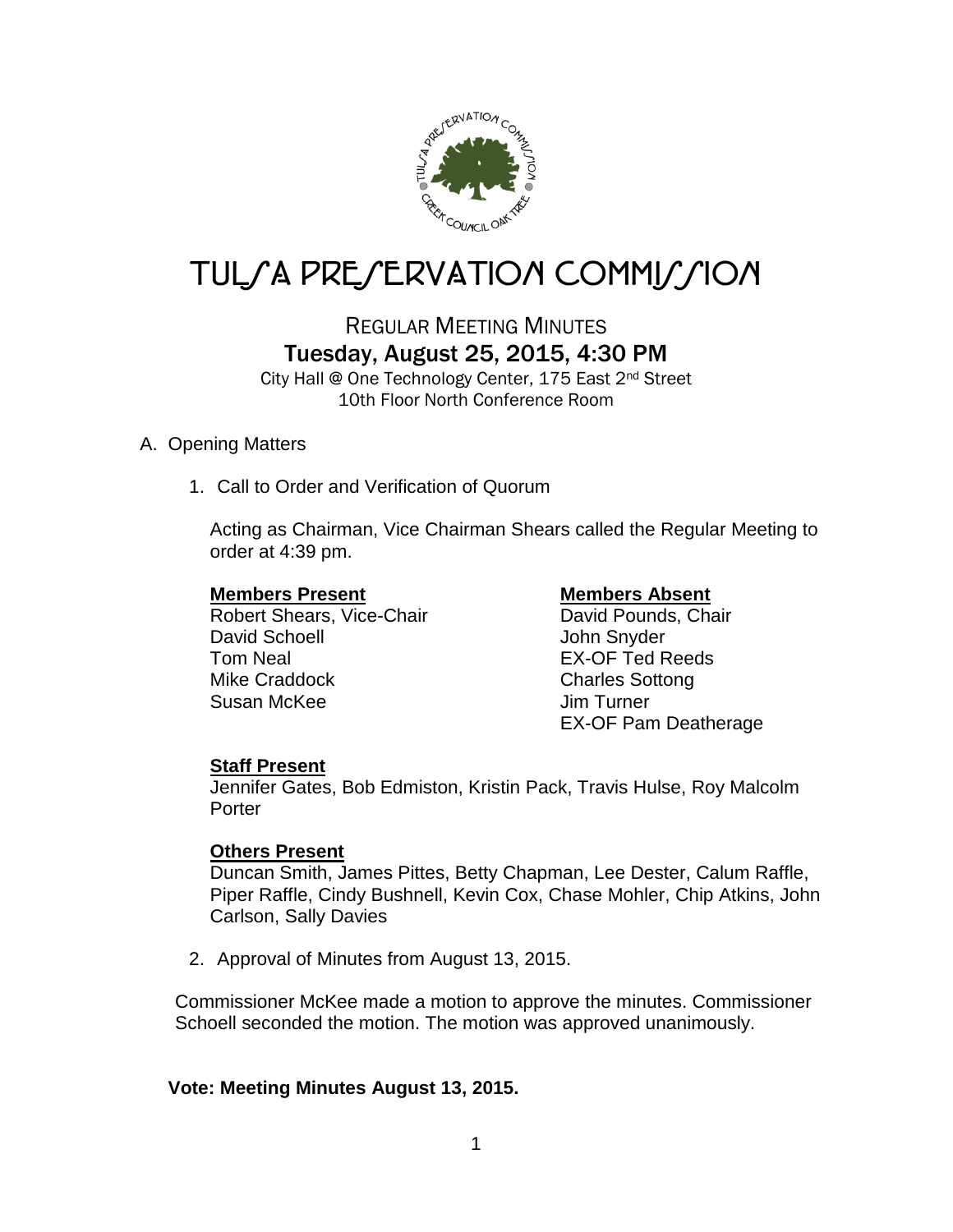#### **In Favor Opposed Abstaining Not Present**

- 
- 2. Schoell Snyder Snyder
- 3. Craddock Sottong Sottong Sottong Sottong Sottong Sottong Sottong Sottong Sottong Sottong Sottong Sottong So
- 4. McKee Turner
- 5. Neal
	- 4. Disclosure of Conflicts of Interest Commissioner Neal completed the design for COA-15-37 and will recuse himself from the application.
- B. Public Information Session
	- 1. **Section 106 process and demolition of 1116, 1120, 1124 E. Haskell St.** Staff presented the Section 106 process and proposed demolition of 1116, 1120, 1124 E. Haskell St. The owner, Betty Chapman, stated the buildings were in bad shape, and they have not been in the original condition for several years. The owner stated the upstairs is not accessible, and the roof is missing or deteriorated in various areas of all three structures. The owner stated she does not want these buildings on the National Register of Historic Places, and the buildings are not safe. The applicant stated she routinely checks the buildings to see that they are secured and not vandalized.

Citizen, Chip Atkins, stated he is a resident of the Swan Lake Historic District, and he has seen buildings in worse shape that were repaired. City of Tulsa Working In Neighborhoods [WIN] Supervisor, Kevin Cox, stated this process began when the before mentioned buildings were identified as part of a neighborhood association outreach to identify substandard housing. Cox stated the property owner contacted WIN for voluntary demolition, and the properties were accepted for the voluntary demolition grant. Cox stated when the properties were submitted for Section 106 review, the Oklahoma State Historic Preservation Office [SHPO] determined the properties were eligible for the National Register of Historic Places.

References: 36 C.F.R. §800.16(I)(1)

#### 2. **Section 106 process and demolition of 2401 N. Main St.**

Staff presented the proposed demolition of 2401 N. Main St. The owner, James Pittes, stated his mother is suffering from cancer, and his time and money has been obligated to her care. The owner stated he wished to pursue rehabilitation and has met with contractors about repairing the roof. The owner stated the water coming from the hill above the property has deteriorated the west elevation, and the water would need to be diverted away to prevent further damage. The owner stated the house is structurally sound on the interior although the exterior may not appear structurally sound.

1. Shears **Pounds Pounds**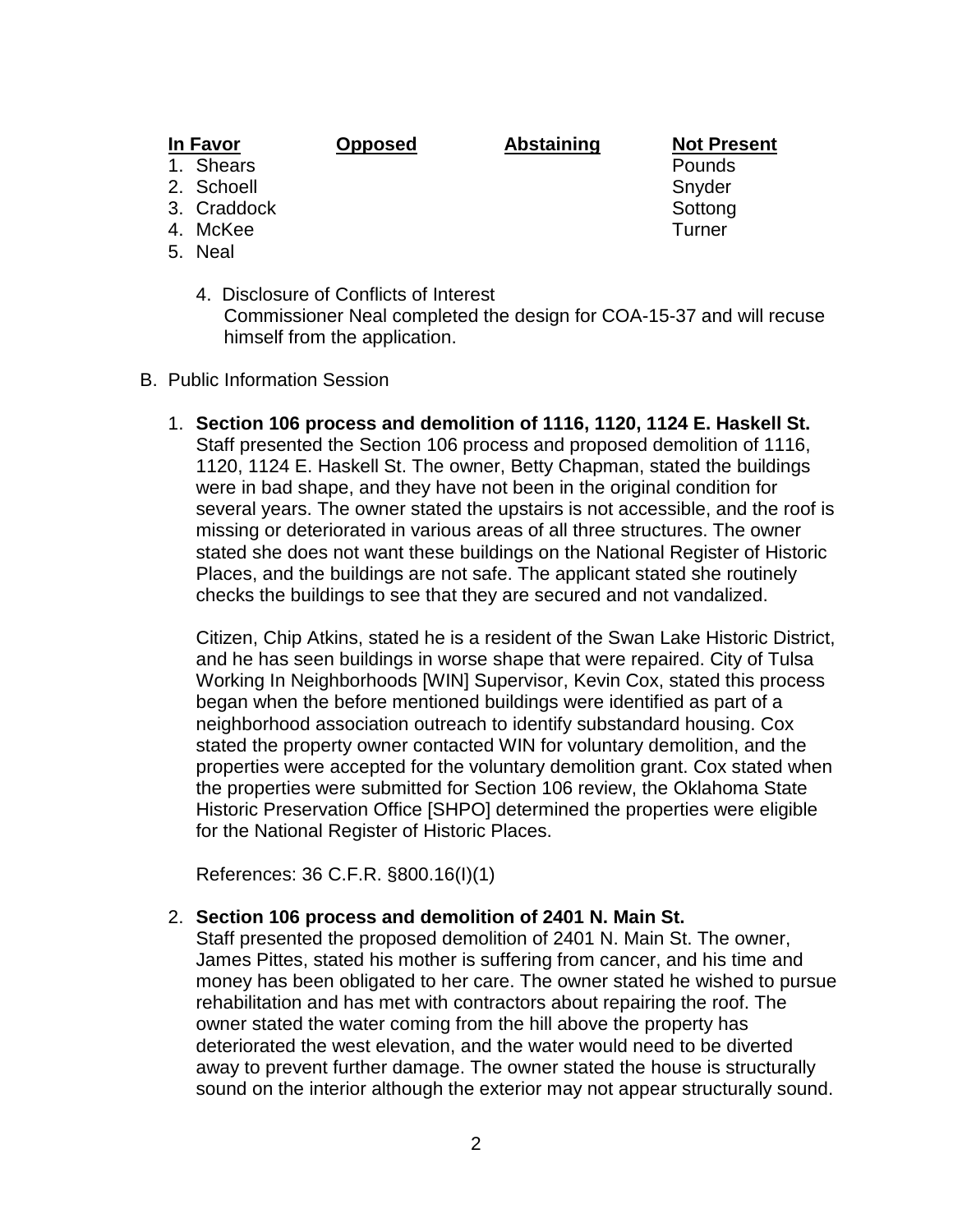Citizen, Chip Atkins, stated he opposed the demolition, and there should be other means to save the building. WIN Supervisor, Kevin Cox, stated the property owner will continue to have the opportunity to rehabilitate the property by contacting WIN and providing supporting documentation. WIN Inspector, Chase Mohler stated he has monitored this property since 2014 and has not seen any progress, and WIN has submitted a structural engineering report to Preservation Staff for each structure.

References: 36 C.F.R. §800.16(I)(1)

3. **HP Zoning Map Amendment for 2700 S. Boston Ave.**

Staff presented the HP Zoning Map Amendment process.

References: TPC Rules and Regulations Art. VIII Sec. 3, Art. VIII Sec. 4; Chapter 10A §1054(E), §1054(B).

- C. Actionable Items
	- 1. **HP Zoning Map Amendment – 2700 S. Boston Ave.**

Applicant: Sally Davies Request:

- 1. HP Zoning Map Amendment to establish a HP Overlay Zoning District at 2700 S. Boston Ave., Elmwood- Hurley Mansion Historic Zoning District
- 2. Proposed amendment to the *Unified Design Guidelines* for the Elmwood-Hurley Mansion Historic Zoning District

Staff presented the application to the Commission and the applicant, Sally Davies, was present at the meeting. Commissioner Craddock stated he loved the history of the house. Citizen, Chip Atkins, stated he commends the Preservation Commission for considering an individual property for a Historic Preservation Overlay, and he encourages the Commission and applicant to consider addressing the exterior wall material and window shutters in the Unified Design Guidelines amendments.

The Commission discussed the potential review of the property since the house is visible from two streets. Staff clarified some items in the rear and side yard will not be reviewed in the future per our Ordinance. The house is reviewed as it is seen from the public right of way and adjoining streets. Commissioner Neal asked staff if the garage is exempt. Staff stated the garage is exempt as stated in Title 42 Chapter 10A §1053 since it is in the rear of the property. The "front yard" for purposes of this house will be the side facing Riverside Drive. Commissioner McKee asked Staff how will additions and new construction affect this property. Staff clarified new additions refer to Section B of the Unified Design Guidelines and only Sections A, B, and G will apply to this site. Commissioner Craddock asked Staff if the Commission may propose new amendments to the Unified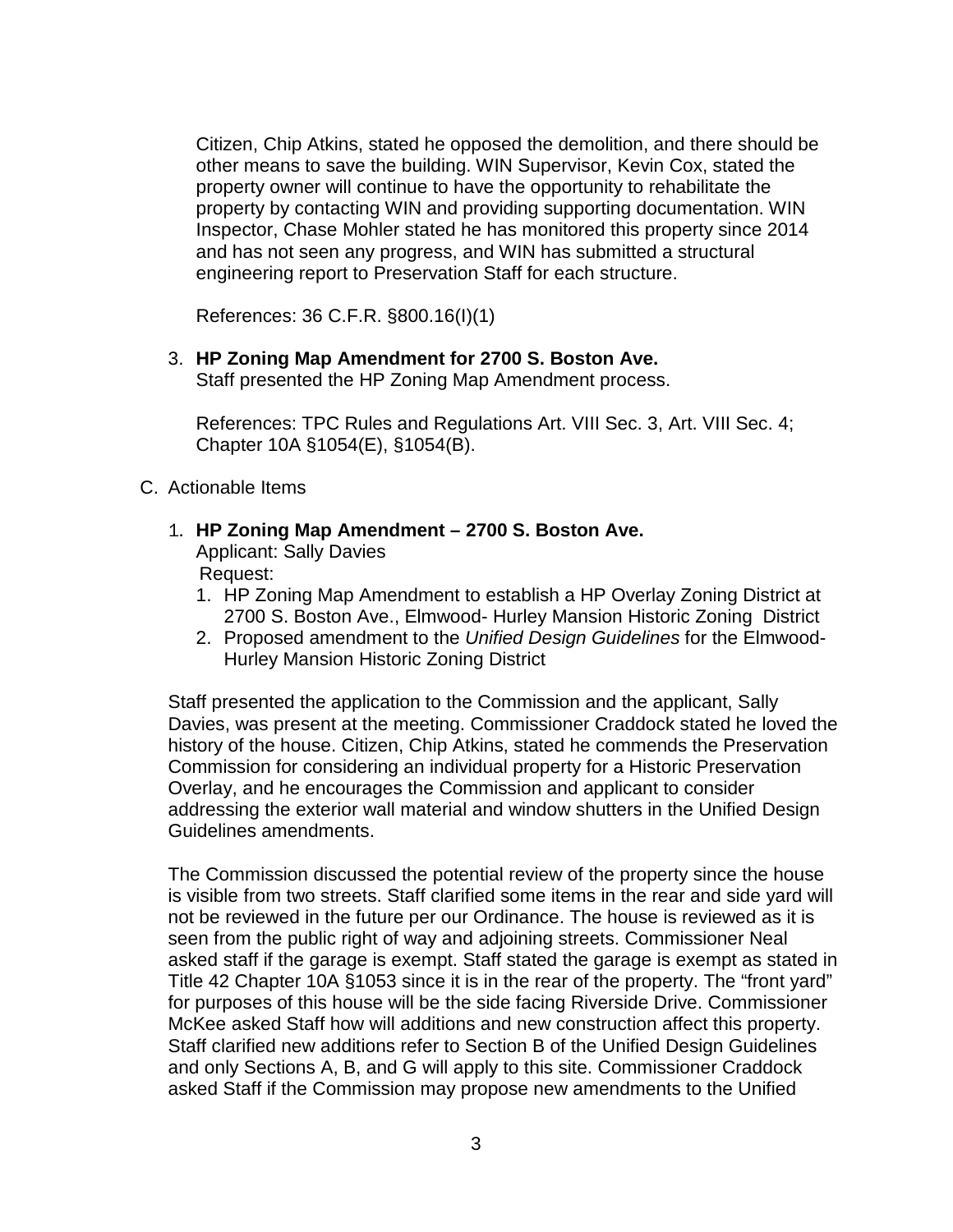Design Guidelines concurrent with this application. Staff stated the amendments proposed are only for this application, and new amendments need to proceed through the proper notification process. Mr. Atkins asked Staff if the garage were later attached to the primary structure, would it be reviewed. Staff replied yes.

Commissioner Neal made a motion to approve the application. Commissioner Craddock seconded the motion. The motion was approved unanimously. References: Chapter 10A §1054 (B). Guidelines: A.4.5, A.5.3, B.2.4, G.1.5.

#### **Vote: HP Zoning Map Amendment – 2700 S. Boston Ave.**

| In Favor |             | <b>Opposed</b> | <b>Abstaining</b> | <b>Not Present</b> |
|----------|-------------|----------------|-------------------|--------------------|
|          | 1. Shears   |                |                   | Pounds             |
|          | 2. Schoell  |                |                   | Snyder             |
|          | 3. Craddock |                |                   | Sottong            |
|          | 4. McKee    |                |                   | Turner             |
|          | 5. Neal     |                |                   |                    |

2. **COA-15-36 / 1748 S. Yorktown Ave.** (Yorktown) Applicant: Calum Raffle *COA Subcommittee Review Date: None*

Requests:

1. Replace non-original door with Craftsman door submitted *Work completed without a Certificate of Appropriateness*

Staff presented the application to the Commission and the applicant, Calum Raffle, was present. The applicant's wife, Piper Raffle, stated when they were notified by Preservation Staff of their violation, they did not understand what a Historic Preservation Overlay District entailed. P. Raffle stated she completed extensive research to pick an appropriate door that would match the character of other houses on the same street. P. Raffle stated she did not believe the door was original since it featured a pressed flower design in the glass panes.

Commissioner Neal stated he believed the door was original, but the glass was replaced in the 1980s. Commissioner Neal stated since the door was already replaced, it placed pressure on the Commission to approve which sets a bad precedent for future applications. Commissioner Neal stated that at the July 28, 2015 meeting, the Commission discussed whether there should be a penalty.

Citizen, Chip Atkins, stated when he purchased one of his properties, the realtor did not give any information about the Historic Preservation Overlay. P. Raffle stated she and her husband installed the door in January or February 2015, received the HP postcard reminder in May, and received their violation letter in June. The applicant stated she did not want to violate any rules and worked hard to find an appropriate door. Staff stated they are currently contacting each neighborhood to schedule an education class about Historic Preservation Zoning.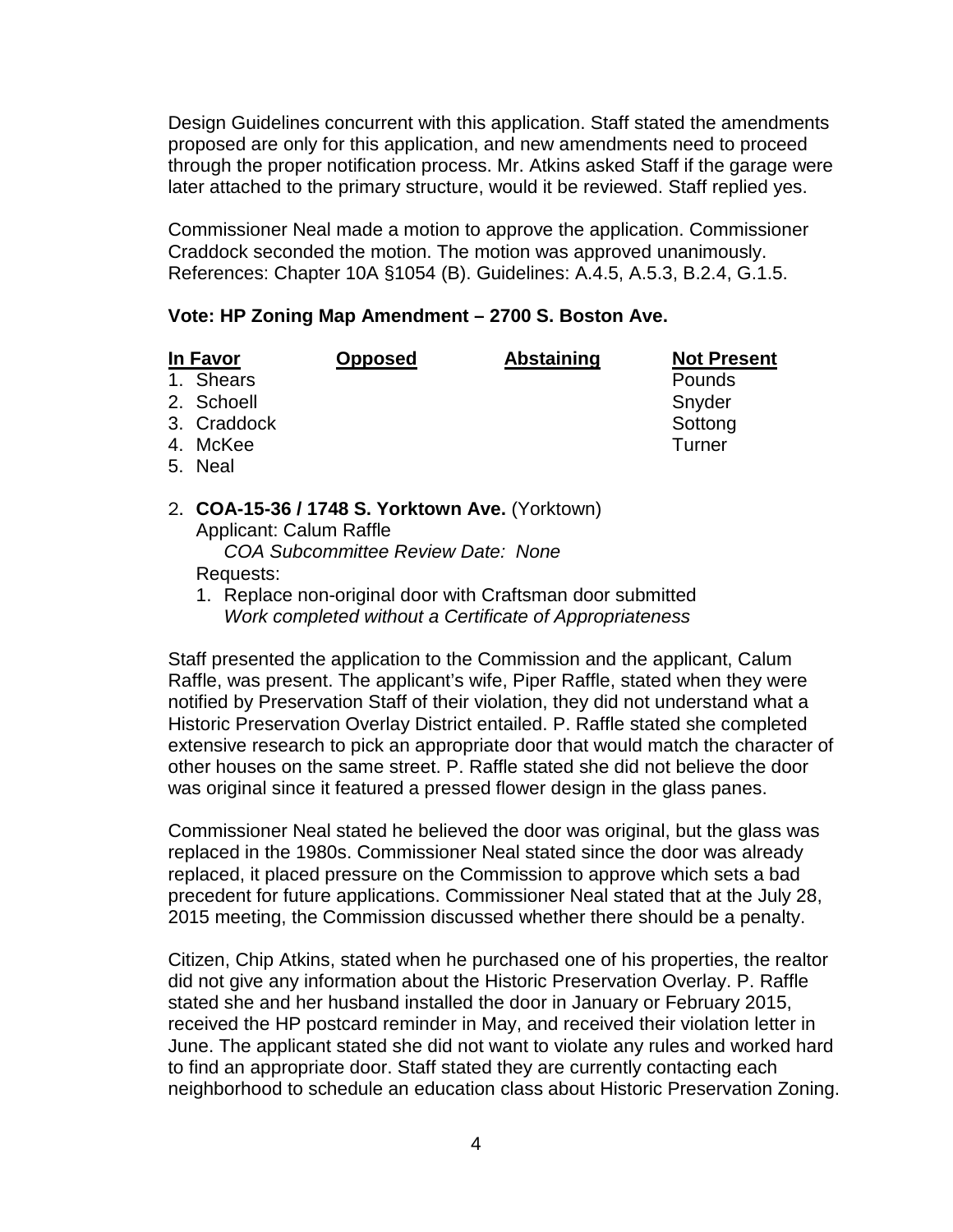Commissioner Schoell stated he did not believe the door was appropriate for this house style but appreciate the research involved in selecting a door. He further requested from the applicant suggestions for the Commission to use to spread the word about the HP Overlay requirements. P. Raffle stated a welcome packet with information about Historic Preservation Overlays and the process would be helpful.

Commissioner Neal made a motion to approve the application. Commissioner Shears seconded the motion. The motion was approved by majority. Guidelines cited: A.3.1, A.3.2, A.3.3, A.3.8, A.3.4, A.3.5.

#### **Vote:** 1748 S. Yorktown Ave. **(Yorktown)**

| In Favor |             | <b>Opposed</b> | <b>Abstaining</b> | <b>Not Present</b> |
|----------|-------------|----------------|-------------------|--------------------|
|          | 1. Shears   | Schoell        |                   | Pounds             |
|          | 2. Neal     | McKee          |                   | Sottong            |
|          | 3. Craddock |                |                   | Snyder             |
|          |             |                |                   | Turner             |

#### 3. **COA-15-37 / 1724 S. Madison Ave.** (N. Maple Ridge) Applicant: Brent and Cindy Bushnell *COA Subcommittee Review Date: August 6, 2015*

#### Requests:

- 1. Construct porch addition according to drawings submitted
- 2. Construct brick retaining wall according to site plan submitted
- 3. Replace non-original doors with door submitted.
- 4. Place traditional style awnings on the second story, east elevation (façade) windows

Commissioner Neal recused himself from the application due to a conflict of interest. With Commissioner Neal's recusal, the quorum was lost, and the application was not presented.

For discussion purposes, only, Commissioner Schoell presented the COA Subcommittee report.

The amended application and comments from the applicant established that all recommendations made by the COA Subcommittee have been satisfied. Since the Preservation Commission has no quorum and will not assemble again before the expiration of the 30 day window, the ordinance provides that the application as amended, will be approved by default. The Preservation Commission records should therefore report approval of the amended application pursuant to Title 42 TRO Section 1055(E).

4. **COA-15-38 / 2220 E. 20th St.** (Yorktown) Applicant: Lee Dester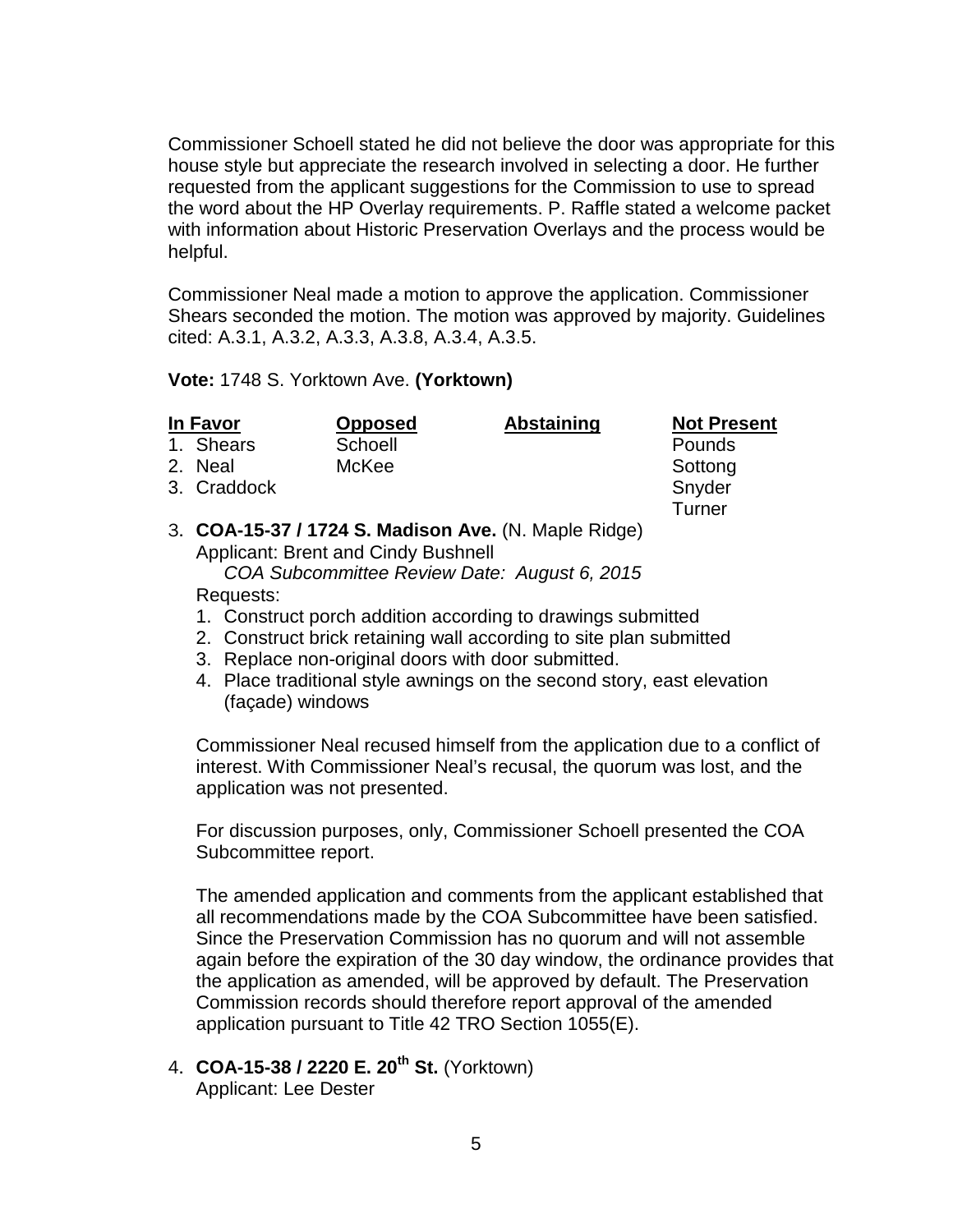#### *COA Subcommittee Review Date: None* Requests:

1. Replace original wood window sashes with aluminum clad/wood simulated divided lite (SDL) window sashes as submitted

Staff presented the application to the Commission and the applicant, Lee Dester, was present. The applicant stated that in his opinion, no one would know the difference between original window sashes and the proposed new window sashes. The applicant stated he has attempted to keep the original view and historic appearance of the house which included restoring the porch by importing matching brick and mortar. The applicant stated the lead glass windows in the attics and the doors will not be removed or altered. The applicant stated the house is located near Saint John's Hospital, and since guests hear sirens from the ambulances and the street noise, they do not enjoy staying there.

Citizen, Chip Atkins, stated that the applicant is mistaken that the new window sashes will match the existing window sashes, and that it will be difficult for new window sashes to fit inside the window since the house naturally settles. Commissioner Neal stated the photographs presented show the windows are repairable, and most houses experience heat loss from the walls and roof. Commissioner Neal stated the applicant could add storm windows to help create a sound buffer. The applicant asked the Commission if wood window sashes would be acceptable. Commissioner Neal stated the windows still can be repaired and a good craftsman can repair them. Some discussion was directed at the availability of artisan to assist with such window repairs.

Commissioner McKee made a motion to deny the application. Commissioner Schoell seconded the motion. The motion was approved unanimously. Guidelines cited: A.4.1, A.4.4, A.4.5.

## **Vote: 2220 E. 20th St. (Yorktown)**

| In Favor                                                                                                                                                                                                                                                                                                 | <b>Opposed</b> | <b>Abstaining</b> | <b>Not Present</b> |
|----------------------------------------------------------------------------------------------------------------------------------------------------------------------------------------------------------------------------------------------------------------------------------------------------------|----------------|-------------------|--------------------|
| 1. Shears                                                                                                                                                                                                                                                                                                |                |                   | Pounds             |
| 2. Schoell                                                                                                                                                                                                                                                                                               |                |                   | Snyder             |
| 3. Craddock                                                                                                                                                                                                                                                                                              |                |                   | Sottong            |
| 4. McKee                                                                                                                                                                                                                                                                                                 |                |                   | Turner             |
| 5. Neal                                                                                                                                                                                                                                                                                                  |                |                   |                    |
|                                                                                                                                                                                                                                                                                                          |                |                   |                    |
| $F_{\rm A}$ $C_{\rm A}$ $C_{\rm A}$ $C_{\rm A}$ $C_{\rm A}$ $C_{\rm A}$ $C_{\rm A}$ $C_{\rm A}$ $C_{\rm A}$ $C_{\rm A}$ $C_{\rm A}$ $C_{\rm A}$ $C_{\rm A}$ $C_{\rm A}$ $C_{\rm A}$ $C_{\rm A}$ $C_{\rm A}$ $C_{\rm A}$ $C_{\rm A}$ $C_{\rm A}$ $C_{\rm A}$ $C_{\rm A}$ $C_{\rm A}$ $C_{\rm A}$ $C_{\rm$ |                |                   |                    |

- 5. **COA-15-39 / 1343 E. 18th St.** (Swan Lake) Applicant: John Carlson for Moura Robertson *COA Subcommittee Review Date: August 18, 2015* Requests:
	- 1. Replace non-original siding with western red cedar shingles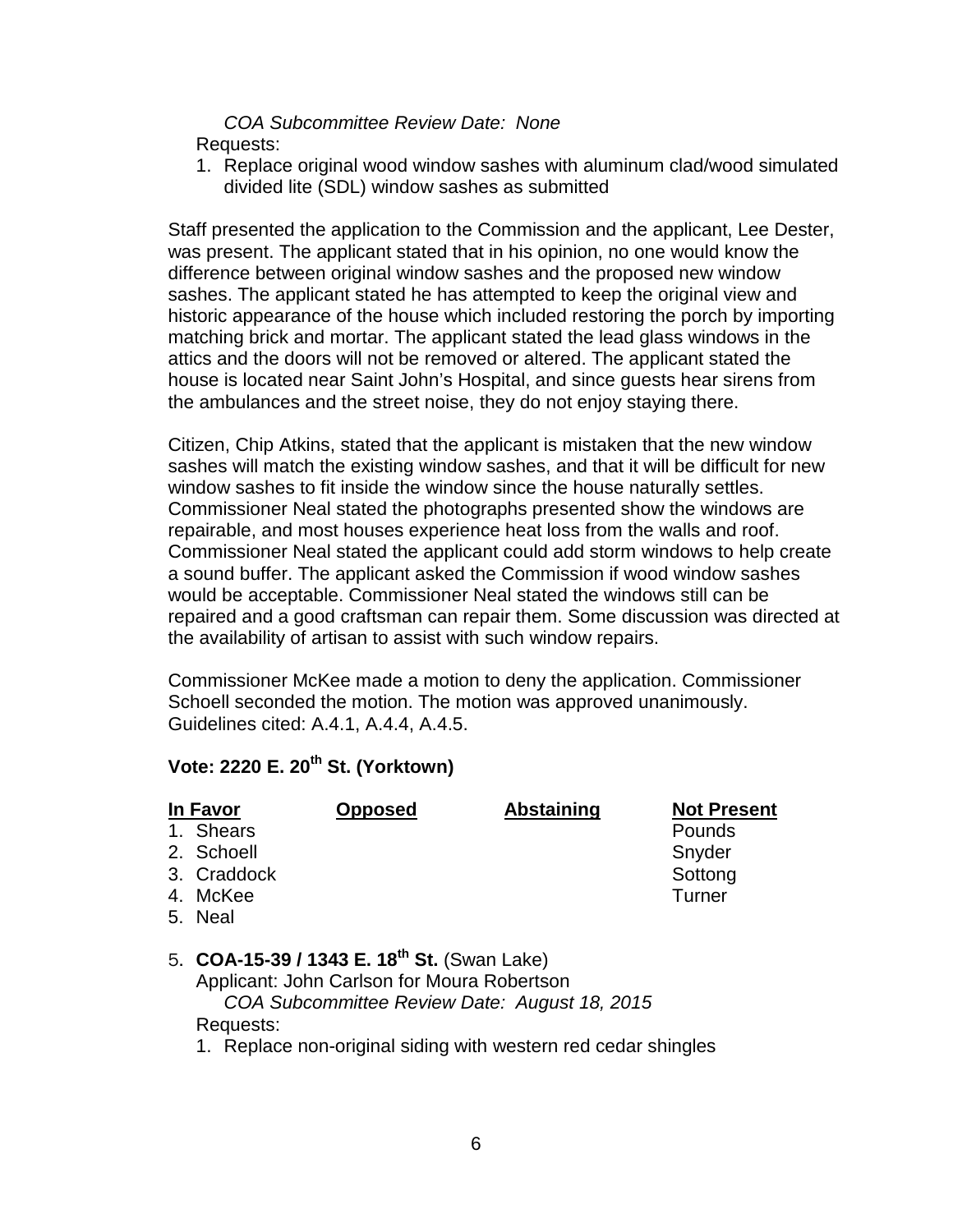Staff presented the application to the Commission and the applicant, John Carlson, was present. Commissioner Neal presented the COA Subcommittee report which recommended approval to the Preservation Commission.

Commissioner Neal made a motion to approve the application. Commissioner Craddock seconded the motion. The motion was approved unanimously. Guidelines cited: A.2.1, A.2.2, A.2.3, A.2.4, E.1.1, E.1.2, E.1.3, E.1.4.

# **Vote: 1343 E. 18th St. (Swan Lake)**

| In Favor |             | <b>Opposed</b> | <b>Abstaining</b> | <b>Not Present</b> |  |
|----------|-------------|----------------|-------------------|--------------------|--|
|          | 1. Shears   |                |                   | Pounds             |  |
|          | 2. Schoell  |                |                   | Snyder             |  |
|          | 3. Craddock |                |                   | Sottong            |  |
|          | 4. McKee    |                |                   | Turner             |  |
|          | 5. Neal     |                |                   |                    |  |

- D. Reports
	- A. Chair Report None

Committee Reports

Outreach Committee met and discussed the upcoming education series, themes, and topics including realtor education and neighborhood education. Staff has submitted a draft to the Oklahoma State Historic Preservation Office, and they have responded with comments.

B. Staff Report

Staff stated there were no Staff Approvals since the last regular meeting, and the Sinclair Building is pending scheduled sale September 15, 2015.

Staff stated the Commission's letter to the Tulsa Metropolitan Area Planning Commission [TMAPC] and City Council regarding the Zoning Code Update draft was submitted. Staff stated at the next regular meeting, Commissioners will be identified to represent the Preservation Commission during Zoning Code Update meetings.

### E. New Business

Commissioner Neal asked Staff if a neighborhood association is interested in being included in the National Register of Historic Places or being incorporated into a Historic Preservation Zoning Overlay, could Staff discuss or present these topics. Staff stated they can present or discuss these topics if the neighborhood contacts them.

F. Announcement and Further Agenda Items